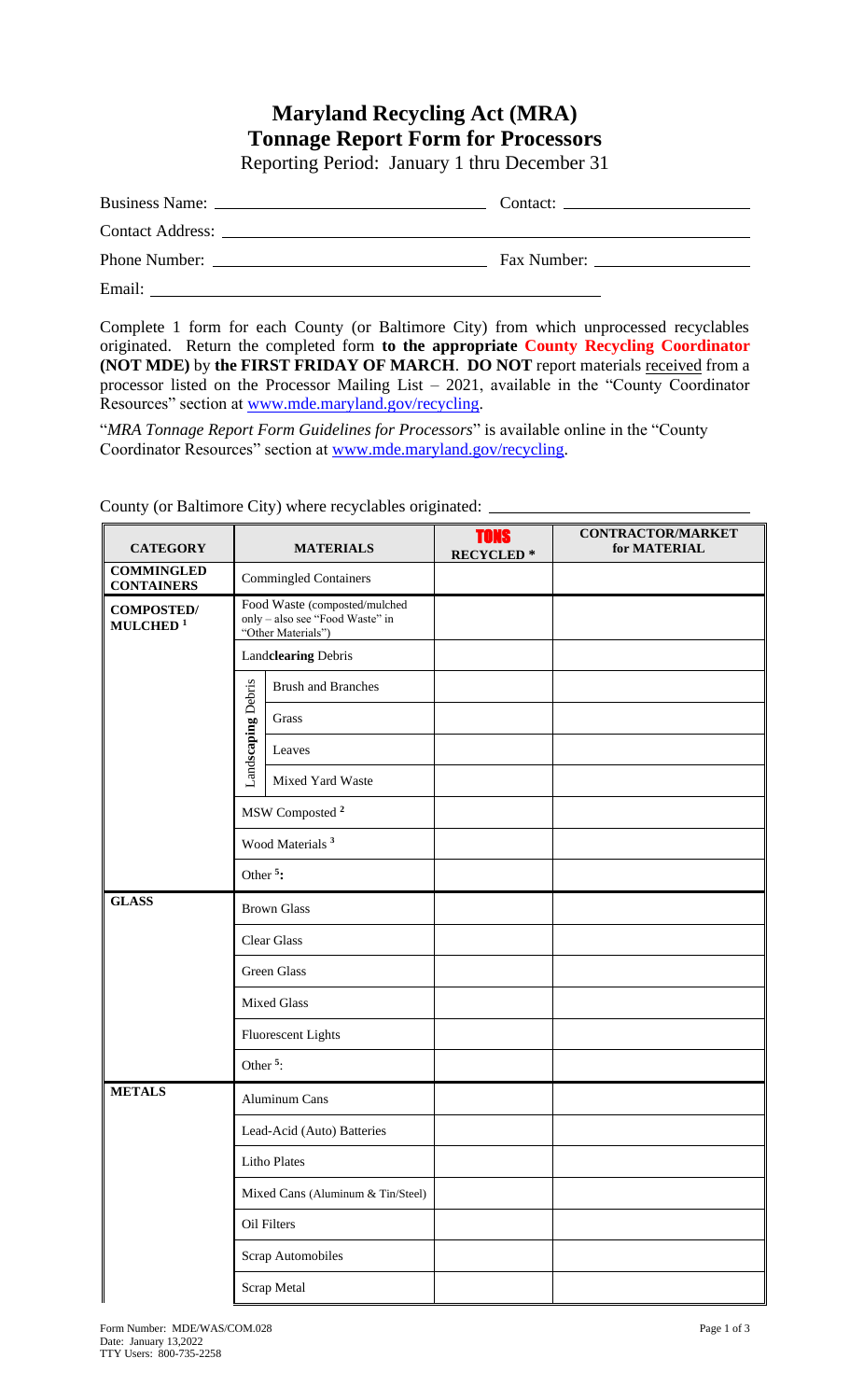| <b>CATEGORY</b>                  | <b>MATERIALS</b>                                       | <b>TONS</b><br><b>RECYCLED*</b> | <b>CONTRACTOR/MARKET</b><br>for MATERIAL |
|----------------------------------|--------------------------------------------------------|---------------------------------|------------------------------------------|
|                                  | Tin/Steel Cans                                         |                                 |                                          |
|                                  | White Goods                                            |                                 |                                          |
|                                  | Other <sup>5</sup> :                                   |                                 |                                          |
| <b>PAPER</b>                     | Corrugated Cardboard                                   |                                 |                                          |
|                                  | Magazines                                              |                                 |                                          |
|                                  | Mixed Paper                                            |                                 |                                          |
|                                  | Newspaper                                              |                                 |                                          |
|                                  | Office/Computer/White Paper                            |                                 |                                          |
|                                  | <b>Telephone Directories</b>                           |                                 |                                          |
|                                  | Other <sup><math>5</math></sup> :                      |                                 |                                          |
| <b>PLASTIC</b>                   | Film Plastic                                           |                                 |                                          |
|                                  | Plastic Code No.                                       |                                 |                                          |
|                                  | Plastic Code No. __________                            |                                 |                                          |
|                                  |                                                        |                                 |                                          |
|                                  | <b>Mixed Plastic Bottles</b>                           |                                 |                                          |
|                                  | Shrink Wrap                                            |                                 |                                          |
|                                  | Other <sup>5</sup> :                                   |                                 |                                          |
| <b>OTHER</b><br><b>MATERIALS</b> | Antifreeze                                             |                                 |                                          |
|                                  | Animal Protein/Solid Fat                               |                                 |                                          |
|                                  | Asphalt                                                |                                 |                                          |
|                                  | Coal Ash (Fly Ash, Pozzolan)                           |                                 |                                          |
|                                  | Concrete                                               |                                 |                                          |
|                                  | Construction & Demolition Debris                       |                                 |                                          |
|                                  | Electronics/Computer Equipment                         |                                 |                                          |
|                                  | Food Waste (non-<br>composted/mulched)                 |                                 |                                          |
|                                  | Industrial Fluids (e.g., cleaning<br>pesticides, etc.) |                                 |                                          |
|                                  | MSW-to-Energy Ash                                      |                                 |                                          |
|                                  | Pallets (Refurbished)                                  |                                 |                                          |
|                                  | Sewage Sludge                                          |                                 |                                          |
|                                  | Soil                                                   |                                 |                                          |
|                                  | Textiles                                               |                                 |                                          |
|                                  | <b>Toner Cartridges</b>                                |                                 |                                          |
|                                  | Tires (Recycled) <sup>4</sup>                          |                                 |                                          |
|                                  | Tires (Retread)                                        |                                 |                                          |